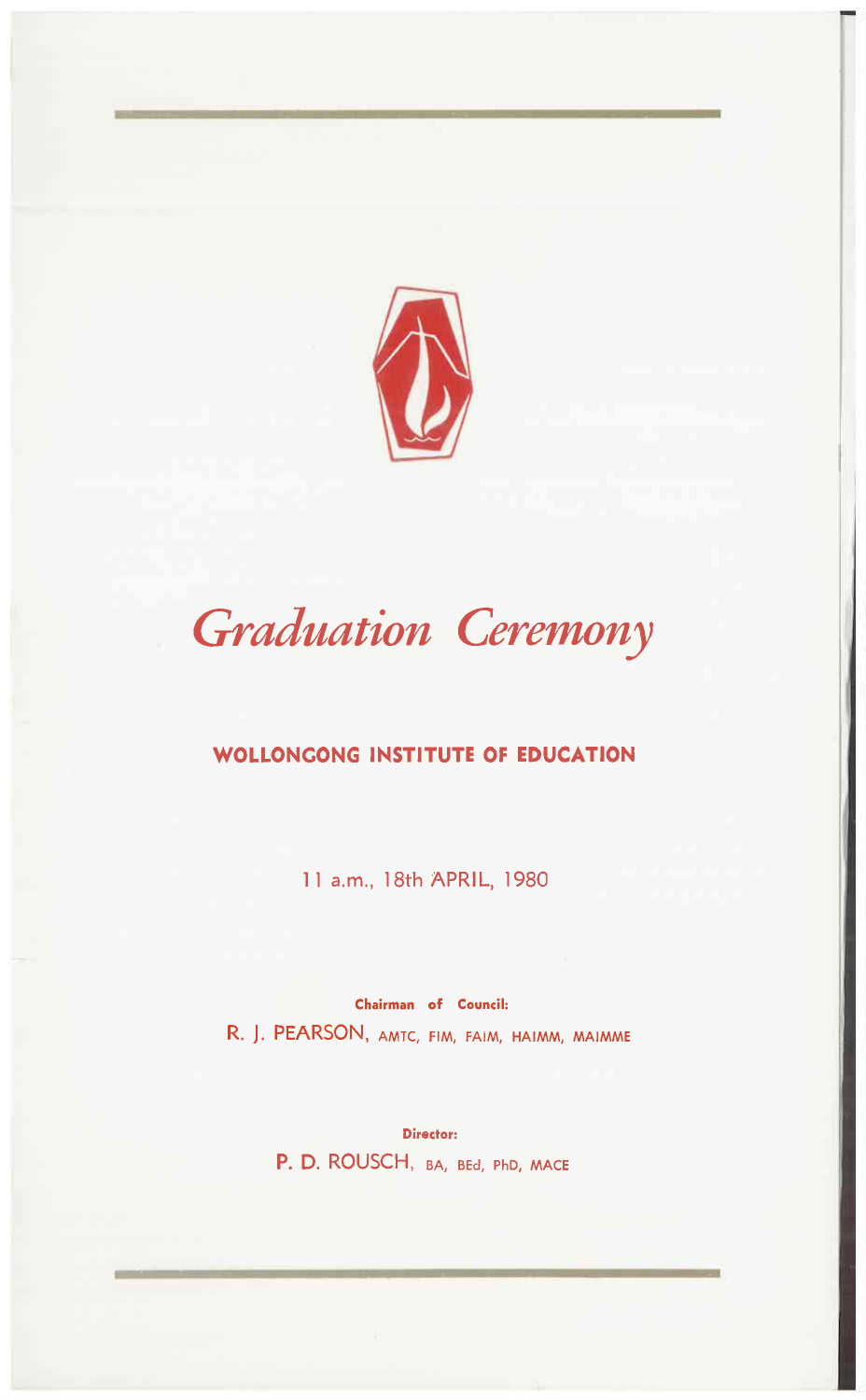## **PROGRAMME**

## Fanfare

(congregation will stand) **ACADEMIC PROCESSION** 

Conferring of Awards

The Chairman of Council Mr. R. J. PEARSON

## Occasional Address

Dr. S. S. RICHARDSON BA. MA. LID. Barrister-at-Law. OA. CBE PRINCIPAL, CANBERRA COLLEGE OF ADVANCED EDUCATION

Oote of Chanks

Mr. D. WEYMARK President, Students Association Council

Presentation of Diplomas

#### 'Advance Australia Fair'

Words and music by PETER DODDS McCORMICK ("AMICUS") (1834-1916)

Australia's sons, let us rejoice; For we are young and free; We've golden soil and wealth for toil Our home is girt by sea. Our land abounds in Nature's gifts Of beauty rich and rare; In hist'ry's page let ev'ry stage Advance Australia fair. **CHORUS** In joyful strains then let us sing, "Advance Australia Fair".

Retiring Procession

OFFICIAL PARTY and ACADEMIC STAFF **FOLLOWED by GRADUATES** 

#### **LUNCHEON ARRANGEMENTS:**

From 1.15 p.m. onwards, a barbecue lunch will be served to ticket holders in the Canteen and adjacent grounds.

### PRIMARY EDUCATION

Introduced by Mr. K. V. Mathews, B.A., M.Ed., Chairman, Board of Studies in Primary Education.

#### DIPLOMA IN TEACHING

ANDERSON, Patricia Margaret ARCHER, Janice Fay ARMSTRONG, Pamela Kim ASHTON, Deborah Allison AYRE, Sylvia Louise **BAILEY, Glenda Jayne** BANKS, Jonathan Robert BATEMAN, Debra Anne BATH, Cheryl Ann BENGER, Christine Anne BENNETT, Donna Lee BEST, Gillian Irene BIRCHILL, Michael John **BLACK, Bernadette Mary BLATCH, Christine Marie** BURTON, Valerie Ann BRIDGE, Cheryl Anne BROWN, Gary William BROWN, Rhonda Elizabeth BROWN, Roderick Lindsay BROWN, Suzanne Debra BURGESS, Linda Vicki **BURKE, Steven David** CAMPBELL, Fiona CARTER, Veronica Lois CHAMBERLAIN. Eleanor CHAPMAN, Bradley George CHARNOCK, Kim COADY, Sharron Anne COLEMAN, Sonya Norma COLLISON, Lorraine Yvonne CONTE, Luigi Gabriele COOMBS, Lisa COSTANZO, Tina Elizabeth COSTELLO, Gregory John COULL, Donna Ellenor CRAWFORD, Jennifer Anne DE BRUYN, Caron Ann DEE, Julie May DE LUCA, Elena Maria Giovanna DI PUGLIA, Marinella DORRIAN, Patricia Anne DOWER, Mark James DRENNAN, Meegan EAGLETON, Ruth Louise EDWARDS, Frith ELLINGTON, Sandra Ruth EMMETT, Jennifer Leanne EVERETT, Carol Ellen<br>EVERETT, Carol Ellen<br>EWART, Sharon Dianne FITCH, Angel FITZPATRICK, Ann Maree FORD, Janice Lynn FORSYTH, Valerie Jean GILES, Glenda Florence GOODWIN, Linda Susan GRAY, Jennifer Ann GRIFFIN, Karen Mary GRIMM, Wendy Margaret GROTH, Catherine Mary HACKNER, Norbert Edward HEARN, Philip Neil HEININGER, Mary Anne HENSBY, Bernadette Maria HOCKING, Patricia Joy HODGKINSON, Karen June HOLMES, Darlene Leslie I'RELAND, Doris Linda

JAMIESON, Lindi Eileen JANSEN, Terry William JENNINGS, Sonia JOHNSON, Gerard Francis JOHNSTONE, Kerry JONES, Aveen Susan KENT, Narelle Patricia KING, Susan Robyn KING, Ursula Frieda KNIGHT, Raymond Colville KNUDSEN, Lynn Maureen KYRIAKOUDES, Nicki LEONARD, Stephen John LEYSHON, Nyomi LUDLOW, Jennifer Ann McDONALD, Catherine Mary McDONALD, Maryke McGOLDRICK, Deborah Lea McGRATH, Maree Anne McKINNON, Ngaire Ann McLAREN, Anne Maree MACLEAN, Lesley Mary MADDISON, Leonie Helen MAGRO, Wendy Gae MAGUIRE, Julie Maree MAHANAY, Francis Patrick MARSHALL, Kirstie Marie MARTIN, Helen Mary MAY, Sandra MOERKERKEN, Maria Elisabeth MOERMAN, Eric Robert MOORE, Peta Margaret MOORE, Robyn Michelle MORRISON, Claire Lily NICHOLLS, Janet Ann NICHOLSON, Lesley Kim NICOL, Debra Vicki NIEBORAK, Peter Anthony OCKENDEN, Jennifer Anne O'DEA, Susan Betty OSTE, Joyce Carol PATRICK, Glynis Rita PATRICK, Susan Dawn PEARSON, Jennifer Pamela POGSON, Helen Kerrie POSETTI, Linda Caroline PRITCHARD, Jennifer Mary QUINLIVAN, Mary Amanda RADKOVIC, Lydia Emily READ, Miranda May REAY, Moyna Laughlin REI'LLY, Linda Margaret REPETYLO, Anna Helena RILEY, Paul Robert RITTAU, Yasmin Renate SANDOW, Katherine Maree SANDRY, Annette Therese SCHIPP, Katrina Lee SENIOR, Marie SHARPE, Kathy Noble SLY, Bernadette Patricia SMITH, Deborah Jacqueline SPASICH, Zora SWEENY, Roslyn Margaret SWIRES, Alison TAYLOR, Dianne Louise TAYLOR, Joanne Mary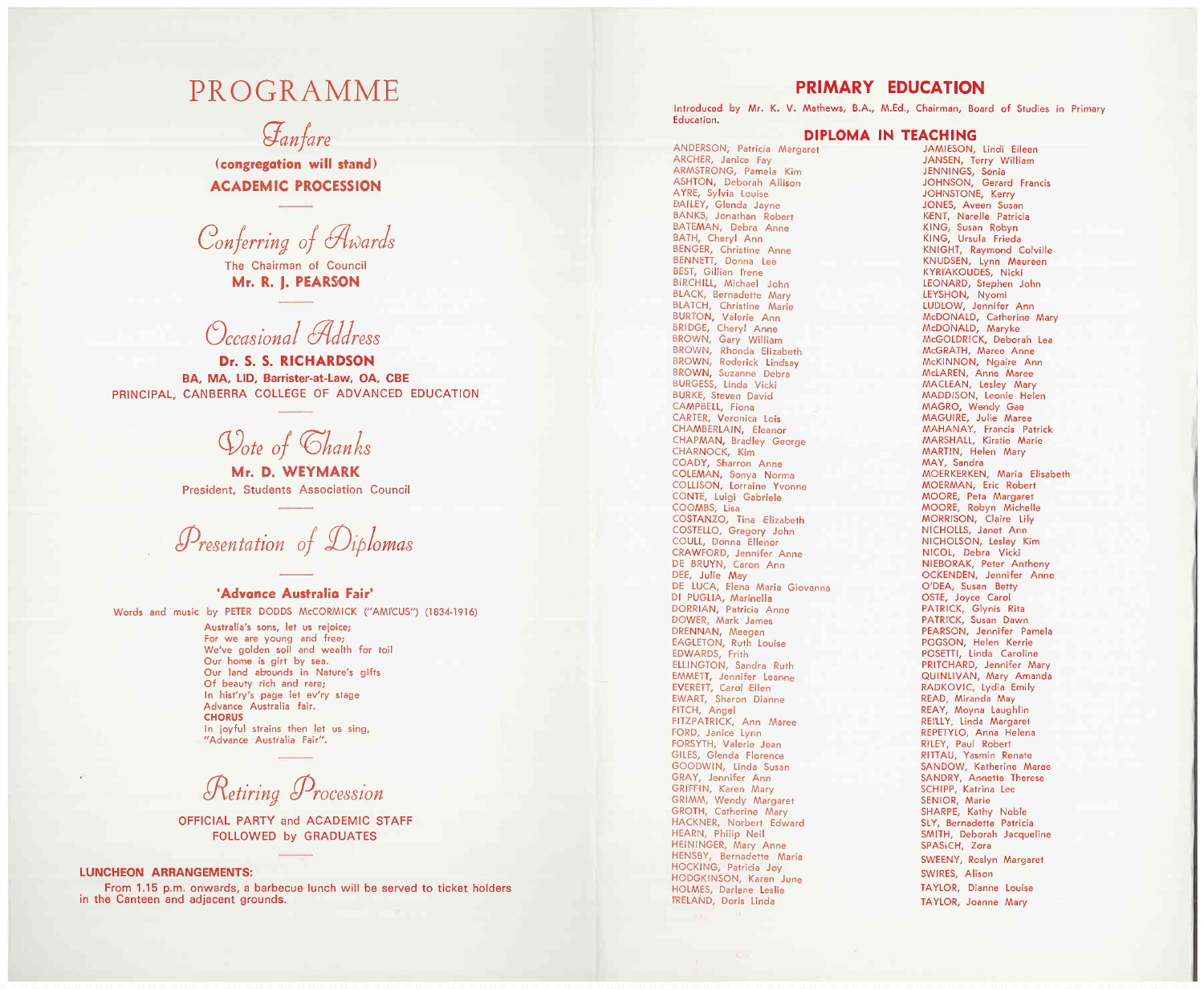TAYLOR, Virginia Beryl TEMPLE, Diane Lyn TORRES, Patricia Eugenia TORTORICI, Francesca Rosa TROWBRIDGE, Patricia Barbara VELLA, Steven Patrick<br>WAKEFIELD, John Anthony Paul WALSH, Patricia Joan<br>WELSH, Donald Stephen WEST, Sandra Lesley<br>WEST, Sandra Lesley<br>WETT, l'ngrid Elizabeth WEYMARK, Peter Rowland WHEELER, Belinda Gai<br>WILLARD, Laraine Margaret WILLIAMS, Anne Marie

ANDERSON, Denis Norman BAIRD, Janice Ellen **BALDOCK, Iris Gladys** BARWICK, Lee BATTYE, Marea BEAL, Diane<br>BEAL, Diane<br>BELL, Ross Edward **BENNETT, Robin Lynette** BLAY, Joy Lorraine<br>BLAY, Joy Lorraine<br>BLUNDEN, Phyllis June BOLTE, Robyn Lorraine BOYLE, Peter Richard **BRANDON, Pauline Frances** BRITTON, Jacqueline Louise BROWN, Christine Joy<br>BURDEN, Lynette Ruth CAIAZZO, Carole Louise<br>CAIAZZO, Carole Louise<br>CAMPBELL, Danuta CATO, Suzanne Marie CHAMBERS, Colin Jeffrey<br>CHAMBERS, Colin Jeffrey<br>CHESSELL, Gail Cora CHEYNE, Marcia Mary CLAYTON, Keith Malcolm COKER, Graeme Douglas CONNELLY, Marilyn Juil COOPER, Donald Edward COX, Eugenie Julia CRESWICK, Kristine Dianne DAGWORTHY, Christine Maree DAVIDSON, Gillian Margaret DE LA MARE, Betty Frances DRIVER, Fay Lorraine<br>DYKES, Helen Margaret ENGELMANN, Jill Teresa FENTIMAN, Lesley Barbara FIELD, Carol Anne<br>FIELD, Carol Anne<br>FITZPATRICK, Janice Mary FLETCHER, Lyndall Dawn FORBES, Pamela Rose<br>FULLER, Wendy Annette GAIR, Bronwyn Gail GEEKIE, Ruth Constance GRAHAM, Susan Gai<br>HAWKINS, Janet Helen HEATH, Stephen Roy HI'NDLEY, Marilyn Wilma HOCKING, Laurel Lillian HOLZ, Raylene Ann HORLER, Marguerite Anne HOY, Rhonda Noelene JENKINS, Julie Anne JOHNSON, Margaret Lynne KALMAN, Joan KERVIN, Jennifer Irene KNYVETT, Glynis Rosemary

WILLIAMS, Simon WILLIAMSON, Cheryl Jean WILSON, Neryl Joy<br>WINTER, Denise Margaret WRAY, Jennifer May WRAT, Jennice May<br>WRIGHT, Susan Lesley<br>YOUNG, Alison Marie

#### **AWARDED WITH DISTINCTION**

HERRAMAN, Judith Anne LITTLE, Marilyn Merle PENNELL, Graehm PINCOMBE, Carolynne Anne<br>ROBINSON, Neroli Ann SHEERAN, Christine Leslev

#### Completed by external studies

KOONER, Kirpal Kaur LAMBERGER, Anne Marie LANE, Alison Dorothy LANGFORD, Cheryl Anne<br>LANGLANDS, Patricia Dawn LEFOE, Geraldine Elaine<br>LEFOE, Geraldine Elaine<br>LEVER, Ruth Lynette LINDSAY, Katherine Morley<br>LOCHRIN, Florence Fay LOWEN, Raymond Edward LUCK, Kathleen Frances LUSCOMBE, Kerrie Ann McCARTHY, Anne-Maree<br>McCLURE, Joann McDONELL, Colleen Helen<br>McDONELL, Colleen Helen<br>McINTOSH, Gabriele Erika McLEOD, Janice Beverley MALCOLM, Carol Anne MARSH, Sandra Carolyn<br>MARSH, Sandra Carolyn<br>MASSEY, Robert Stanley<br>MILLINGTON, Janet Leigh MITCHELL, Margaret Mary MORRISON, Kay Lynette MUNRO, Lynn Monica<br>MURRAY, Anne Marghurita<br>NEAVES, Janice Robyn ORR, Julianne PARKER, Shirley Margaret PEARN, Ann Elizabeth PERCIVAL, Sheena Margaret PHELAN, Joan Narelle PHILLIPS, Faye Marilyn RIDD, Julie Marea **ROBERTS, Beverley Victoria**<br>ROBERTS, Beverley Victoria<br>ROGERS, Yvonne Paula RUSSO, Lynnette Anne SEDGWICK, Pauline Marie SHI'RLAW, Maree Irene SINCLAIR, Richard Arthur SMITH, Kay Annette<br>SMITH, Kay Annette<br>SMITH, Robyn Lesley SPEDDING, Janice SPENCER, Desley Lynn STARLING, Pamela Aileen<br>STARLING, Pamela Aileen<br>STONE, Elizabeth Anne TAYLOR, Elizabeth Susan TAYLOR, Patricia Mary<br>TOMMASO, Luigina TRUMAN, Judith Anne VAUGHAN, Sylvia Dawn<br>WAUGHAN, Sylvia Dawn<br>WADDELL, Yvonne Mary WALSH, James Brian WEIR, Therese Maree WESTON, Christine Mary WHATHAM, Fiona Helen WINLEY, Margaret